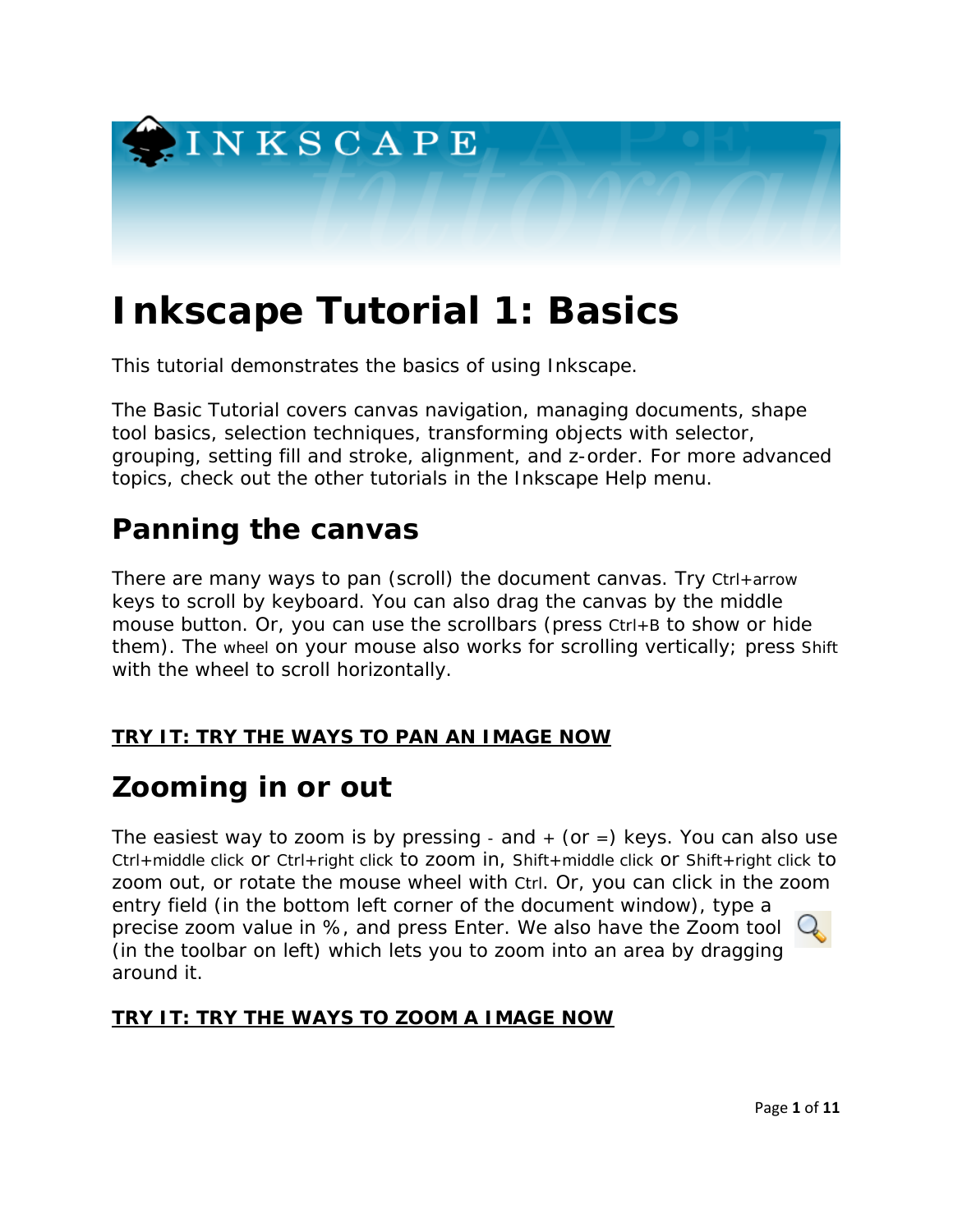## **Inkscape tools**

| $ \hspace{0.1cm} \hspace{0.1cm} \hspace{0.1cm} \hspace{0.1cm} \hspace{0.1cm} \hspace{0.1cm} \hspace{0.1cm} \hspace{0.1cm} \hspace{0.1cm} \hspace{0.1cm} \hspace{0.1cm} \hspace{0.1cm} \hspace{0.1cm} \hspace{0.1cm} \hspace{0.1cm} \hspace{0.1cm} \hspace{0.1cm} \hspace{0.1cm} \hspace{0.1cm} \hspace{0.1cm} \hspace{0.1cm} \hspace{0.1cm} \hspace{0.1cm} \hspace{0.1cm} \hspace{$ |  |  |  |
|-------------------------------------------------------------------------------------------------------------------------------------------------------------------------------------------------------------------------------------------------------------------------------------------------------------------------------------------------------------------------------------|--|--|--|
| 図圓圓 9 B B   9 B A   日目 言 h   x 0.000 C Y 0.000 C W 0.001 C B H 0.001 C px                                                                                                                                                                                                                                                                                                           |  |  |  |

The vertical toolbar on the left shows Inkscape's drawing and editing tools. In the top part of the window, below the menu, there's the Commands bar with general command buttons and the Tool Controls bar with controls that are specific to each tool. The status bar at the bottom of the window will display useful hints and messages as you work.

Many operations are available through keyboard shortcuts. Open Help > Keys and Mouse to see the complete reference.

## **TRY IT: EXPLORE THE VARIOUS DRAWING TOOLS SHOWN TO THE LEFT**

## **Creating and managing documents**

To create a new empty document, use File > New or press Ctrl+N. To open an existing SVG document, use File  $>$  Open (Ctrl+0). To save, use File  $>$ Save (Ctrl+S), or Save As (Shift+Ctrl+S) to save under a new name. (Inkscape may still be unstable, so remember to save often!)

Inkscape uses the SVG (Scalable Vector Graphics) format for its files. SVG is an open standard widely supported by graphic software. SVG files are based on XML and can be edited with any text or XML editor (apart from Inkscape, that is). Besides SVG, Inkscape can import and export several other formats (EPS, PNG).

Inkscape opens a separate document window for each document. You can navigate among them using your window manager (e.g. by Alt+Tab), or you can use the Inkscape shortcut, Ctrl+Tab, which will cycle through all open document windows. (Create a new document now and switch between it and this document for practice.)

## **TRY IT: CREATE A NEW DOCUMENT**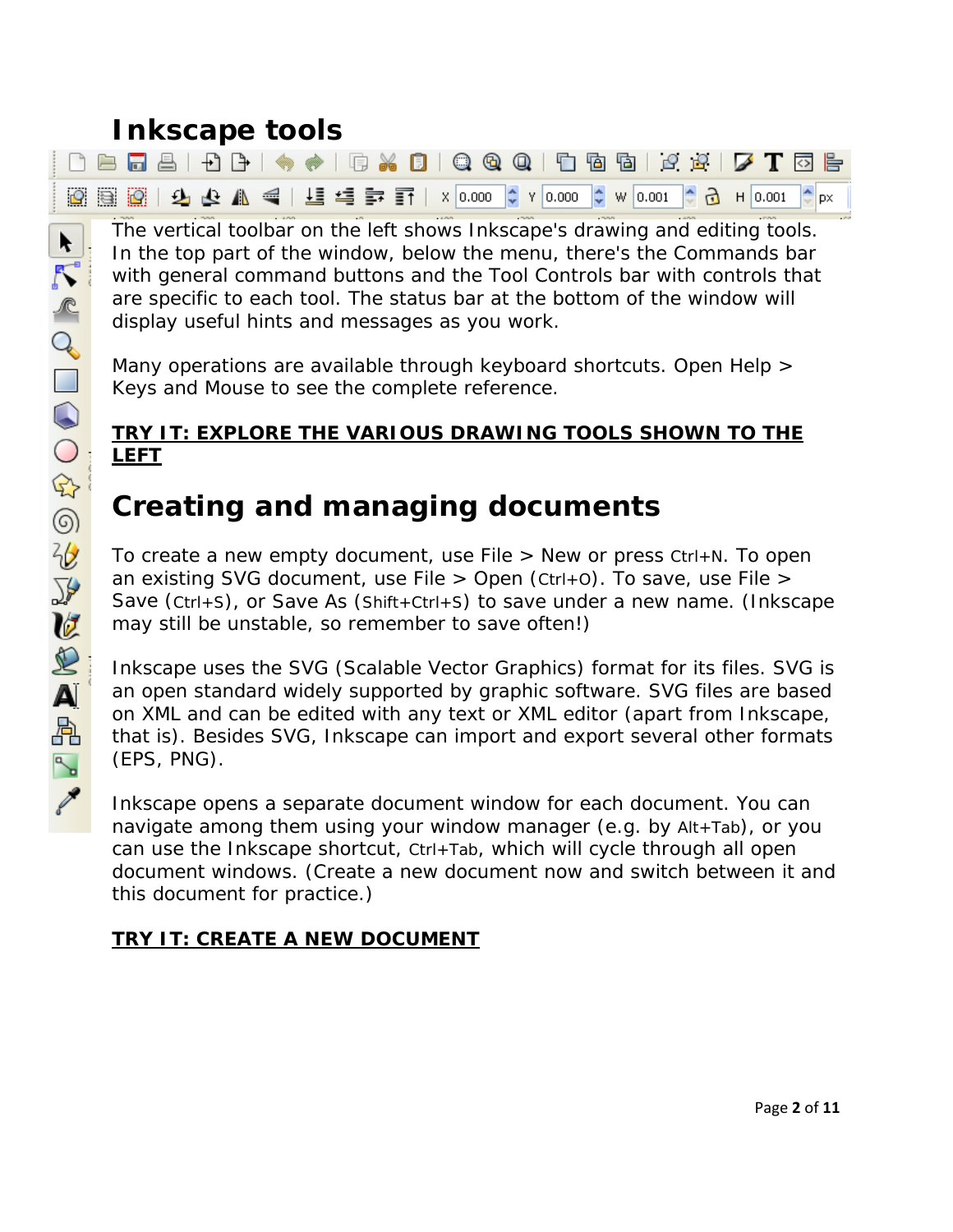## **Creating shapes**

Time for some nice shapes! Click on the Rectangle tool in the toolbar (or press F4) and click-and-drag, in your new empty document.



As you can see, default rectangles come up blue, with a black stroke (outline), and partly transparent. We'll see how to change that below. With other tools, you can also create ellipses, stars, and spirals:



These tools are collectively known as shape tools. Each shape you create displays one or more diamond-shaped handles; try dragging them to see how the shape responds.

## **TRY IT: DRAW A RECTANGLE, AN ELLIPSE, A STAR, AND A SPIRAL.**

The Controls panel (the second toolbar from the top) for a shape tool is another way to tweak a shape; these controls affect the currently selected shapes (i.e. those that display the handles) *and* set the default that will apply to newly created shapes.

The Controls panel for a selected rectangle looks like this:

図圓図 9 4 4 4 ■ 4 1 3 1 × 16.643 ↓ Y 723.78€ W 183.857↓ ∂ H 123.857↓px

### **TRY IT: USE THE CONTROLS PANEL TO CHANGE THE SIZE AND POSITION OF A RECTANGLE. TO DO THIS, CHANGE THE X (POSITION LEFT OR RIGHT), Y (POSITION UP OR DOWN), W (WIDTH), AND/OR H (HEIGHT) FIELDS.**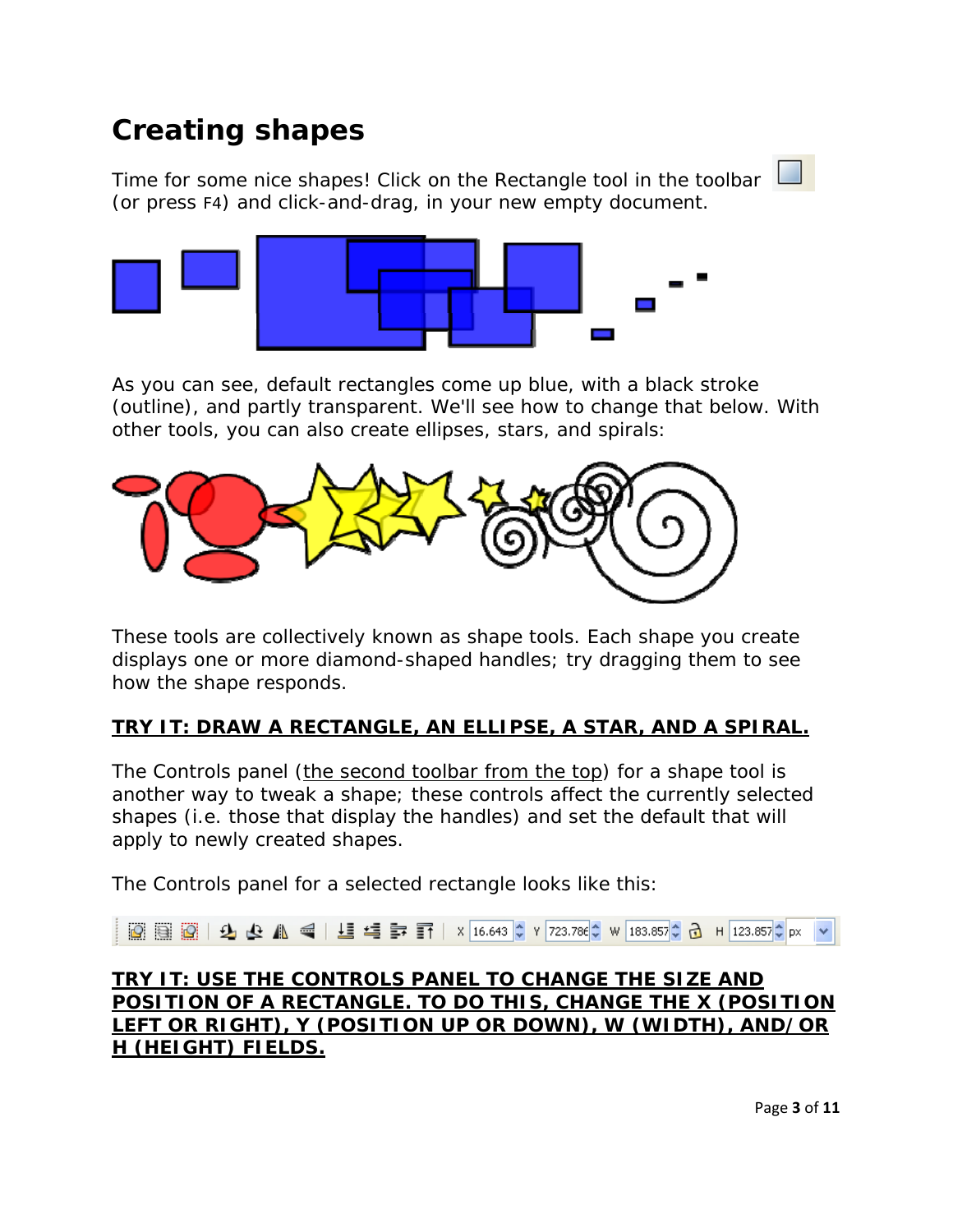FYI: To undo your last action, press Ctrl+Z. (Or, if you change your mind again, you can redo the undone action by  $Shift +Ctrl + Z$ .)

## **Moving, scaling, rotating**

The most frequently used Inkscape tool is the Selector. Click the topmost button (with the arrow) on the toolbar, or press F1 or Space. Now you can select any object on the canvas.



## **TRY IT: TRY SELECTING AN OBJECT**

You will see eight arrow-shaped handles appear around the object. Now you can:

- Move the object by dragging it. (Press Ctrl to restrict movement to horizontal and vertical.)
- Scale the object by dragging any handle. (Press Ctrl to preserve the original height/width ratio.)

Now click the rectangle again. The handles change. Now you can:

- Rotate the object by dragging corner handles. (Press Ctrl to restrict rotation to 15 degree steps. Drag the cross mark to position the center of rotation.)
- Skew (shear) the object by dragging non-corner handles. (Press Ctrl to restrict skewing to 15 degree steps.)

While in Selector, you can also use the numeric entry fields in the Controls bar (above the canvas) to set exact values for coordinates (X and Y) and size (W and H) of the selection.

## **TRY IT: TRY MOVING AND OBJECT AND THE ROTATE IT**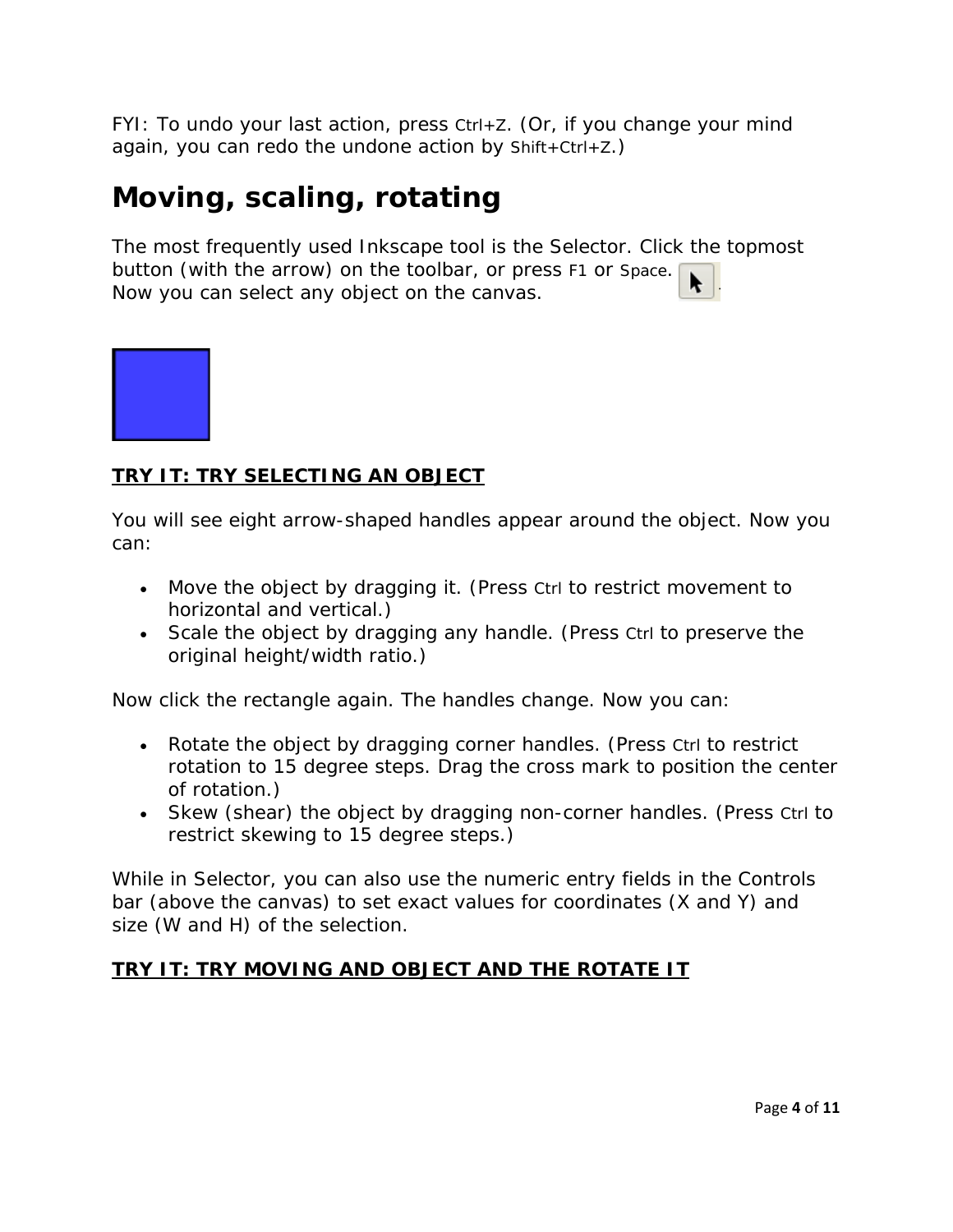## **Transforming by keys**

One of Inkscape's features that set it apart from most other vector editors is its emphasis on keyboard accessibility. There's hardly any command or action that is impossible to do from keyboard, and transforming objects is no exception.

You can use the keyboard to move (arrow keys), scale (< and > keys), and rotate ([ and ] keys) objects. Default moves and scales are by 2 px; with Shift, you move or scale by 10 times that.  $Ctrl + >$  and  $Ctrl + <$  scale up or down to 200% or 50% of the original, respectively. Default rotates are by 15 degrees; with Ctrl, you rotate by 90 degrees.

However, perhaps the most useful are pixel-size transformations, invoked by using Alt with the transform keys. For example, Alt+arrows will move the selection by 1 pixel *at the current zoom* (i.e. by 1 screen pixel, not to be confused with the px unit which is an SVG length unit independent of zoom). This means that if you zoom in, one Alt+arrow will result in a *smaller* absolute movement which will still look like one-pixel nudge on your screen. It is thus possible to position objects with arbitrary precision simply by zooming in or out as needed.

## **TRY IT: MOVE AN OBJECT AROUND USING THE VARIOUS KEYBOARD SHORTCUTS.**

Similarly, Alt+> and Alt+< scale selection so that its visible size changes by one screen pixel, and Alt+[ and Alt+] rotate it so that its farthest-from-center point moves by one screen pixel.

## **Multiple selections**

You can select any number of objects simultaneously by Shift+clicking them. Or, you can drag around the objects you need to select; this is called rubberband selection. (Selector creates rubberband when dragging from an empty space; however, if you press Shift before starting to drag, Inkscape will always create the rubberband.)

## **TRY IT: USE THE RUBBERBAND TO SELECT TWO OBJECTS**

Each individual object within a selection displays a selection cue by default, a dashed rectangular frame. These cues make it easy to see at once what is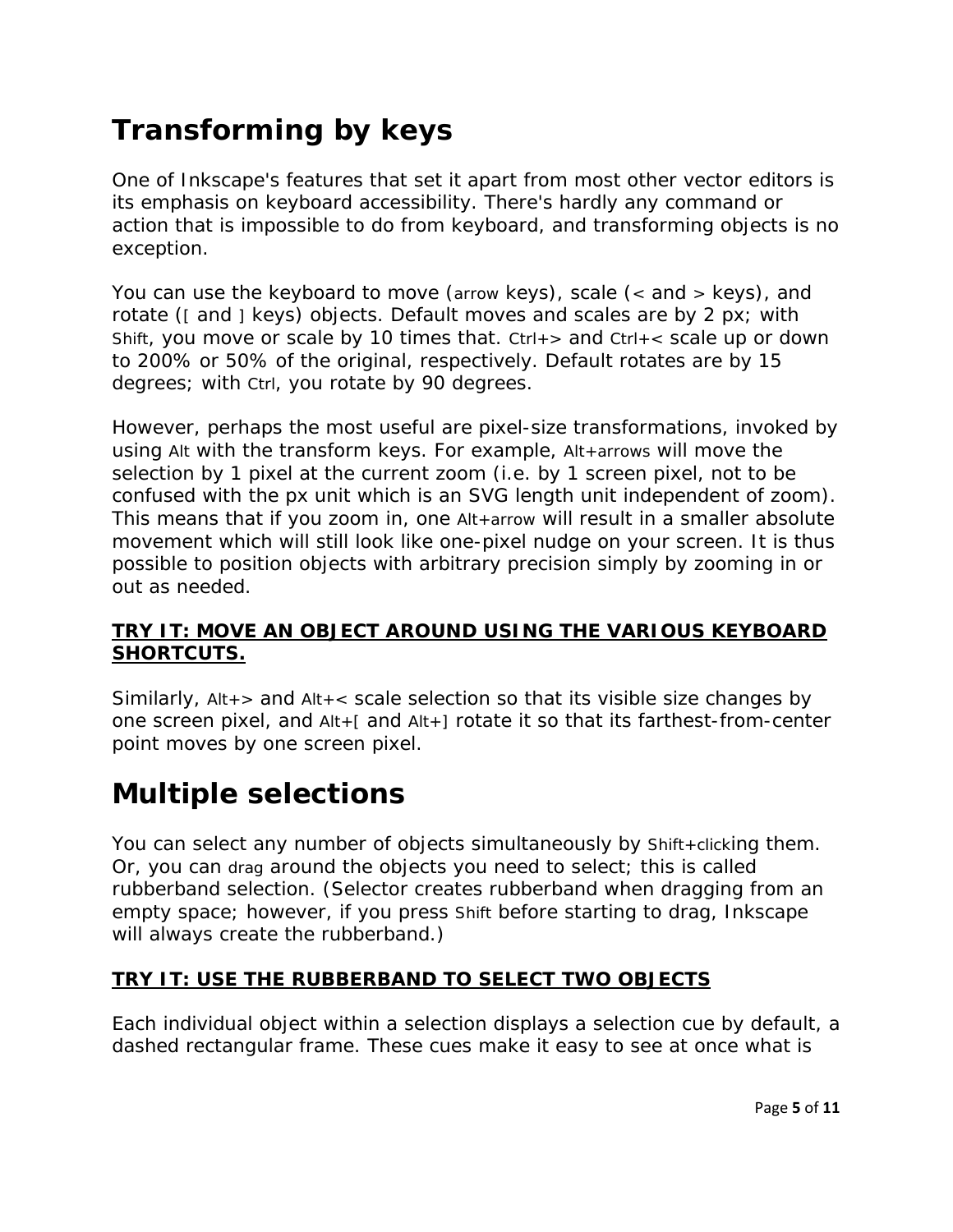selected and what is not. Shift+clicking on a selected object excludes it from the selection.

## **TRY IT: SELECT THREE OBJECTS AND THEN USE SHIFT-CLICK TO DESELECT ONE.**

Pressing Esc deselects any selected objects. Ctrl+A selects all objects in the current layer (if you did not create layers, this is the same as all objects in the document).

## **Grouping**

Several objects can be combined into a group. A group behaves as a single object when you drag or transform it.

To create a group, you select one or more objects and press Ctrl+G (OR SELECT OBJECT > GROUP FROM THE MENU). To ungroup one or more groups, select them and press Ctrl+U (OR SELECT OBJECT > UNGROUP FROM THE MENU). Groups themselves may be grouped, just like any other objects. However, Ctrl+U only ungroups the topmost level of grouping in a selection; you'll need to press Ctrl+U repeatedly if you want to completely ungroup a deep groupin-group.

You don't necessarily have to ungroup, however, if you want to edit an object within a group. Just Ctrl+click that object and it will be selected and editable alone, or Shift+Ctrl+click several objects (inside or outside any groups) for multiple selection regardless of grouping.

## **TRY IT: SELECT SEVERAL SHAPES THEN GROUP THEM. ONCE GROUPED, MOVE THE ENTIRE GROUP SOMEPLACE ELSE.**

## **TRY IT: CTRL-CLICK AN OBJECT IN YOUR GROUP TO MOVE IT BY ITSELF.**

## **Fill and stroke**

Many of Inkscape's functions are available via dialogs. Probably the simplest way to paint an object some color is to open the Swatches dialog from the View menu, select an object, and click a swatch to paint it (change its fill color).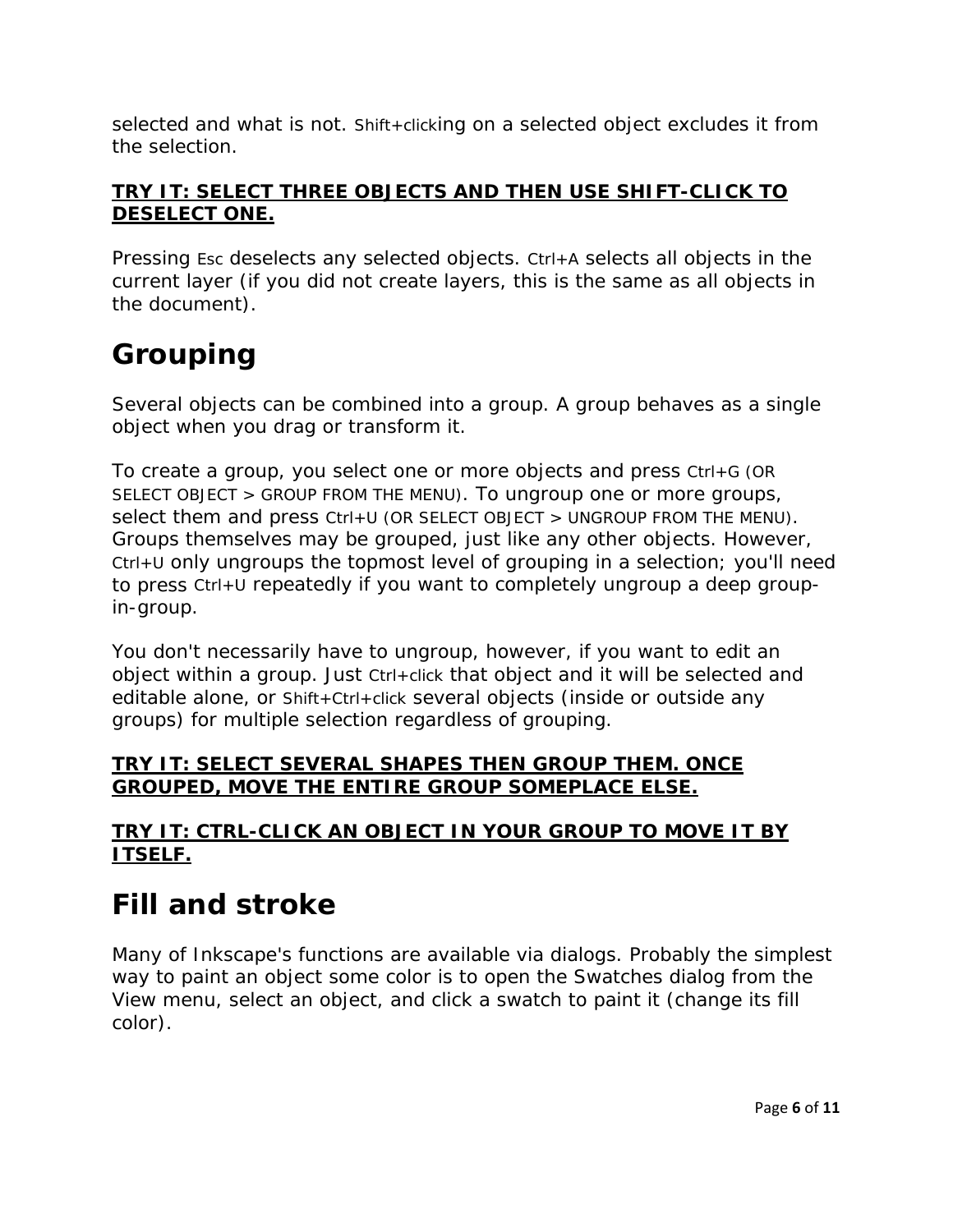### **TRY IT: USE THE SWATCHES DIALOG TO CHANGE THE COLOR OF AN OBJECT**

More powerful is the Fill and Stroke dialog (Shift+Ctrl+F or Objects  $>$  Fill and Stroke from the menu).

### **TRY IT: SELECT A SHAPE AND OPEN THE FILL AND STROKE DIALOG.**



You will see that the dialog has three tabs: Fill, Stroke paint, and Stroke style. The Fill tab lets you edit the fill (interior) of the selected object(s). Using the buttons just below the tab, you can select types of fill, including no fill (the button with the X), flat color fill, as well as linear or radial gradients. For the above shape, the flat fill button will be activated.

Further below, you see a collection of color pickers, each in its own tab: RGB, CMYK, HSL, and Wheel. Perhaps the most convenient is the Wheel picker, where you can rotate the triangle to choose a hue on the wheel, and then select a shade of that hue within the triangle. All color pickers contain a slider to set the alpha (opacity) of the selected object(s).

#### **TRY IT: USE THE WHEEL COLOR PICKER TO CHANGE THE COLOR OF YOUR SELECTED OBJECT.**

Whenever you select an object, the color picker is updated to display its current fill and stroke (for multiple selected objects, the dialog shows their *average* color).

### **TRY IT: SELECT OTHER OBJECTS AND WATCH THE COLOR PICKER CHANGE.**

Using the Stroke paint tab, you can remove the stroke (outline) of the object, or assign any color or transparency to it:

### **TRY IT: CHANGE THE COLOR OF THE STROKE (OUTLINE) OF YOUR CURRENTLY SELECTED OBJECT**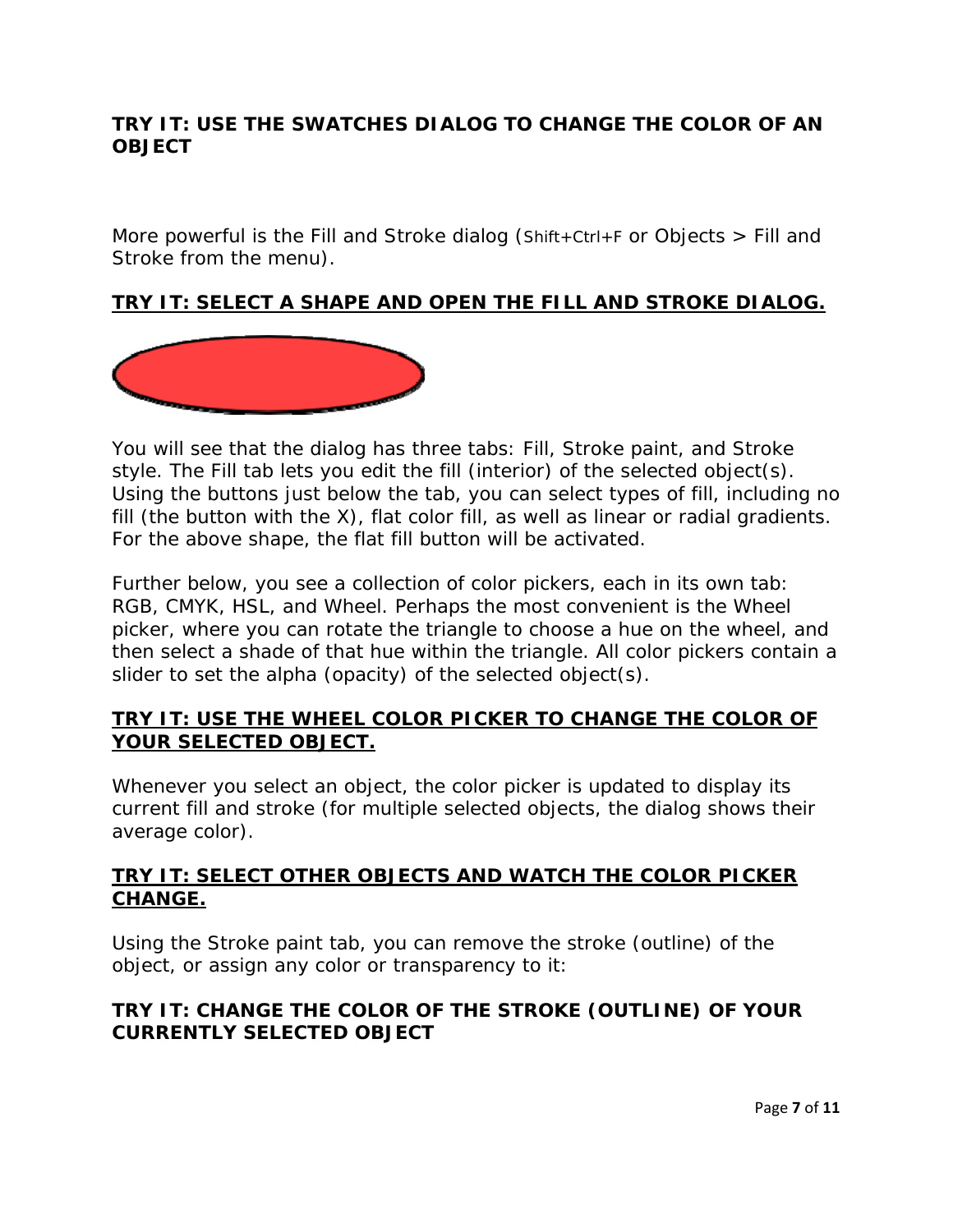The last tab, Stroke style, lets you set the width and other parameters of the stroke:



Finally, instead of flat color, you can use gradients for fills and/or strokes by selecting one of the gradient options as shown below:

| Fill and Stroke (Shift+Ctrl+F)                       |  |  |  |  |
|------------------------------------------------------|--|--|--|--|
| Fill<br>   <del></del> *Stroke style<br>Stroke paint |  |  |  |  |
| <br>×                                                |  |  |  |  |
| Flat color                                           |  |  |  |  |
| CMYK Wheel<br><b>HSL</b><br>CMS<br><b>RGB</b>        |  |  |  |  |
|                                                      |  |  |  |  |

When you switch from flat color to gradient, the newly created gradient uses the previous flat color, going from opaque to transparent. Switch to the Gradient tool (Ctrl+F1) to drag the gradient handles the controls connected by lines that define the direction and length of the gradient. When any of the gradient handles is selected (highlighted blue), the Fill and Stroke dialog sets the color of that handle instead of the color of the entire selected object.

#### **TRY IT: CHANGE YOUR CURRENTLY SELECT OBJECT TO BE FILLED WITH A GRADIENT AND PLAY AROUND WITH THE VARIOUS OPTIONS.**

Yet another easy way to change a color of an object is by using the Dropper tool (F7). Just click anywhere in the drawing with that tool, and the picked color will be assigned to the selected object's fill (Shift+click will assign stroke color).

### **TRY IT: CHANGE THE COLOR OF THE CURRENTLY SELECTED OBJECT TO THE COLOR OF ANOTHER OBJECT USING THE DROPPER TOOL.**

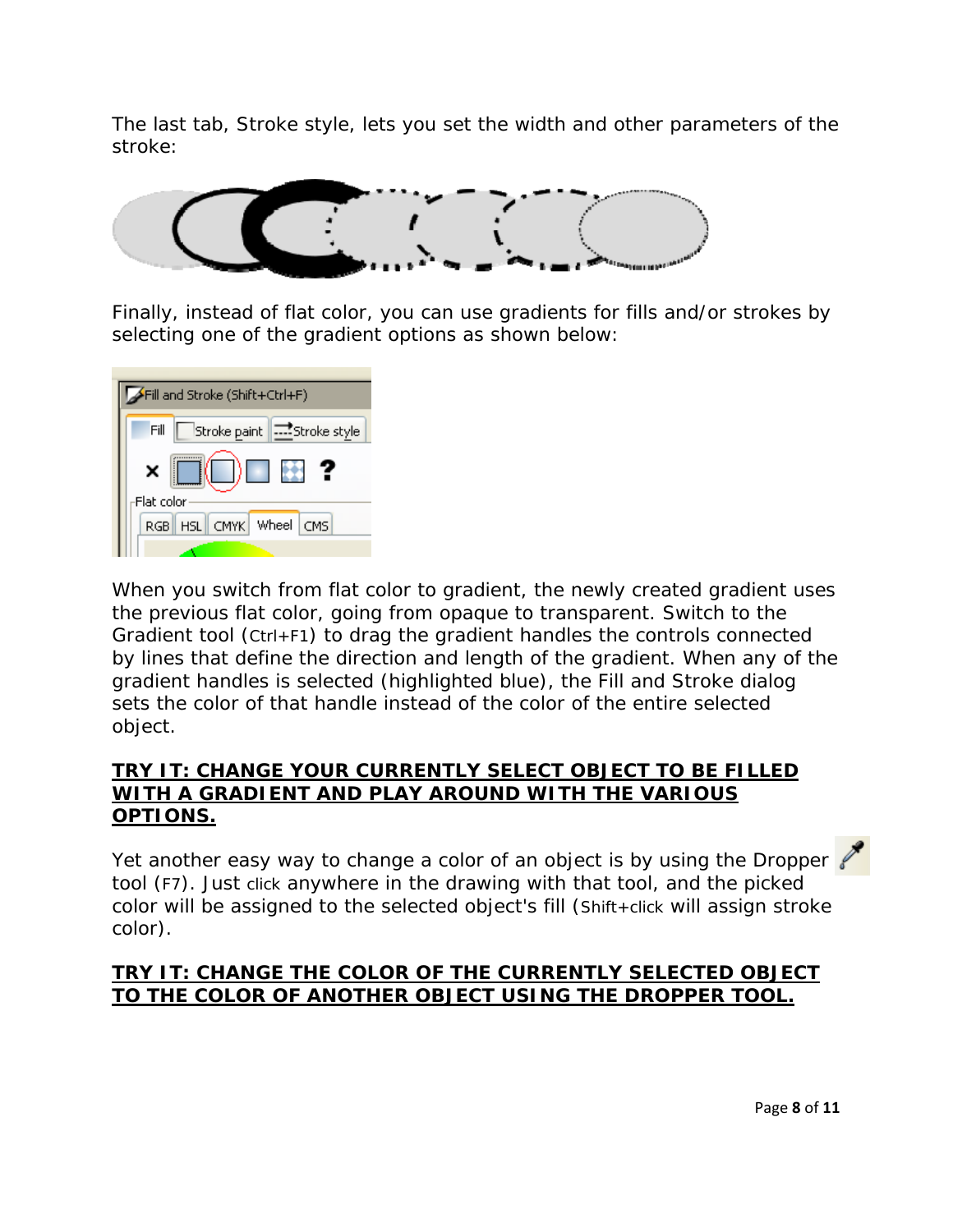## **Duplication, alignment, distribution**

One of the most common operations is duplicating an object (Ctrl+D – or Edit > Duplicate from the menu). The duplicate is placed exactly above the original and is selected, so you can drag it away by mouse or by arrow keys.

### **TRY IT: SELECT AN OBJECT AND DUPLICATE IT. MOVE THE DUPLICATE USING THE MOUSE OR THE ARROW KEYS.**

Chances are your copies of the object are placed pretty randomly. This is where the Align dialog (Ctrl+Shift+A – or Object > Align and Distribute from the menu) is useful.

**TRY IT: SELECT ALL THE OBJECTS (SHIFT+CLICK OR DRAG A RUBBERBAND), OPEN THE DIALOG AND PRESS THE "CENTER ON HORIZONTAL AXIS" BUTTON, THEN THE "MAKE HORIZONTAL GAPS BETWEEN OBJECTS EQUAL" BUTTON (READ THE BUTTON TOOLTIPS). THE OBJECTS ARE NOW NEATLY ALIGNED AND DISTRIBUTED EVENLY.** 

## **Z-order**

The term z-order refers to the stacking order of objects in a drawing, i.e. to which objects are on top and obscure others. The two commands in the Object menu, Raise to Top (the Home key) and Lower to Bottom (the End key), will move your selected objects to the very top or very bottom of the current layer's z-order. Two more commands, Raise (PgUp) and Lower (PgDn), will sink or emerge the selection *one step only*, i.e. move it past one nonselected object in z-order (only objects that overlap the selection count; if nothing overlaps the selection, Raise and Lower move it all the way to the top or bottom correspondingly).

#### **TRY IT: MOVE ONE OBJECT PARTIALLY OVER ANOTHER OBJECT AND CHANGE THE Z-ORDER MY USING ONE OF THE METHODS LISTED ABOVE.**

You also can change the z-order by selecting one of these buttons  $\mathbf{E} \leq \mathbf{F}$ from the Tools Control toolbar (second from the top)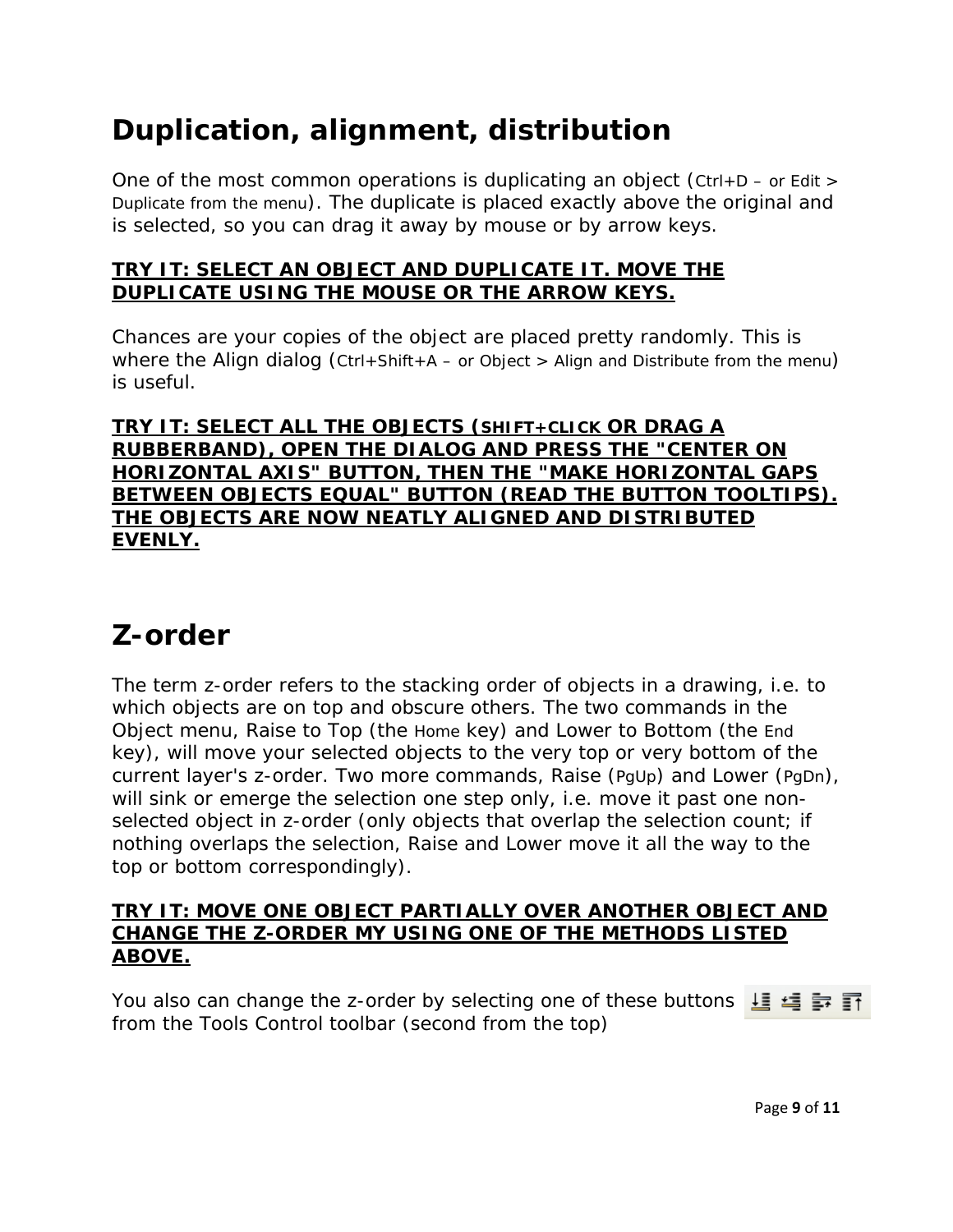## **Selecting under and dragging selected**

What to do if the object you need is hidden behind another object? You may still see the bottom object if the top one is (partially) transparent, but clicking on it will select the top object, not the one you need.

This is what Alt+click is for. First Alt+click selects the top object just like the regular click. However, the next Alt+click at the same point will select the object *below* the top one; the next one, the object still lower, etc. Thus, several Alt+clicks in a row will cycle, top-to-bottom, through the entire zorder stack of objects at the click point. When the bottom object is reached, next Alt+click will, naturally, again select the topmost object.

### **TRY IT: MOVE AN OBJECT TO BE COMPLETELY HIDDEN BY ANOTHER OBJECT. USE THE ALT-CLICK METHOD TO SELECT THE BOTTOM OBJECT.**

This is nice, but once you selected an under-the-surface object, what can you do with it? You can use keys to transform it, and you can drag the selection handles. However, dragging the object itself will reset the selection to the top object again (this is how click-and-drag is designed to work  $\hat{a}\in\mathcal{F}$  it selects the (top) object under cursor first, then drags the selection). To tell Inkscape to drag *what is selected now* without selecting anything else, use Alt+drag. This will move the current selection no matter where you drag your mouse.

### **TRY IT: MOVE THE HIDDEN OBJECT THAT YOU SELECTED LAST TIME USING THE ALT-DRAG METHOD.**

## **Conclusion**

This concludes the Basic tutorial. There's much more than that to Inkscape, but with the techniques described here, you will already be able to create simple yet useful graphics. For more complicated stuff, go through the Advanced and other tutorials in Help > Tutorials.

### **GO TO THE NEXT PAGE FOR INSTRUCTIONS ON TURNING THIS TUTORIAL IN.**